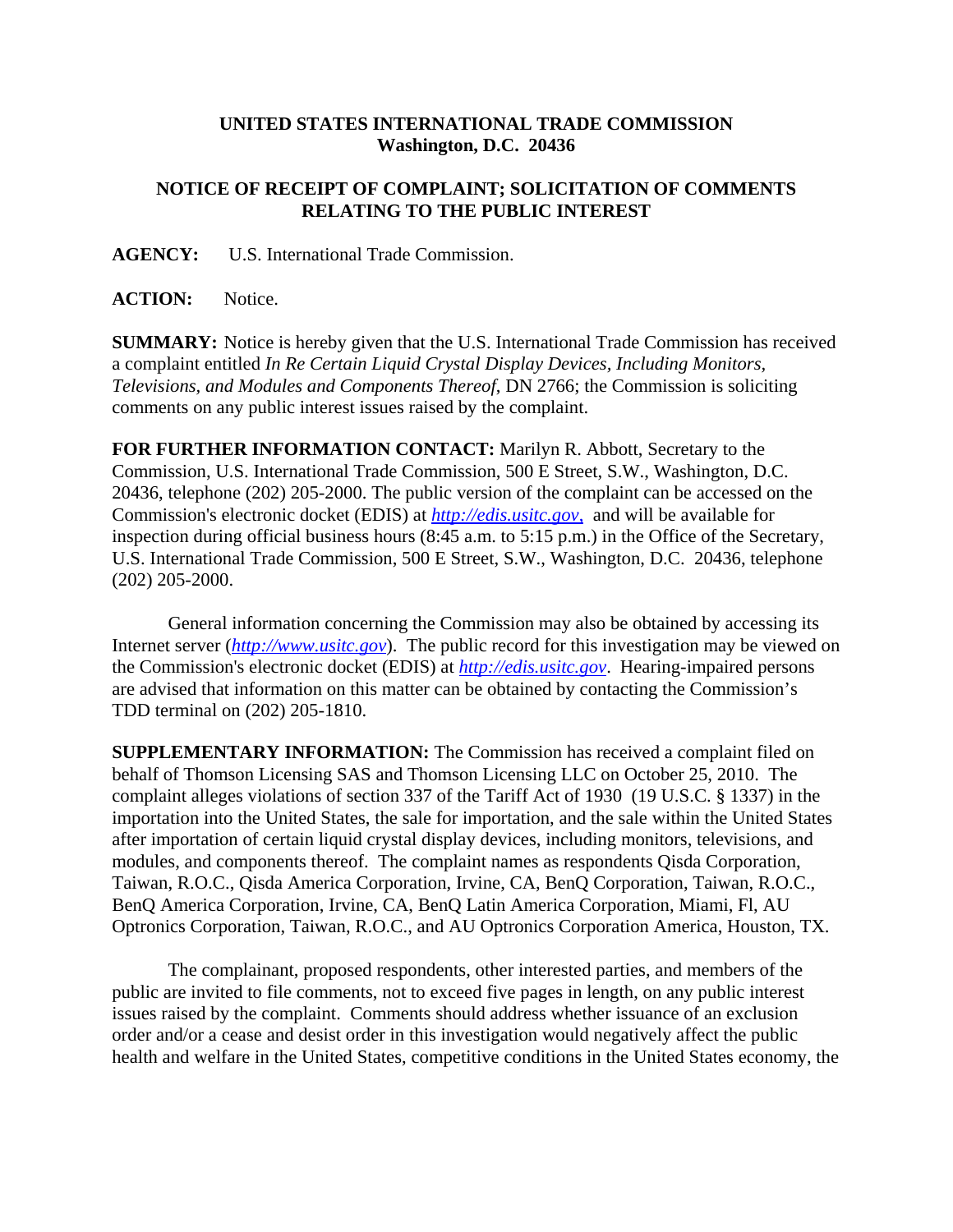production of like or directly competitive articles in the United States, or United States consumers.

In particular, the Commission is interested in comments that:

- (I) explain how the articles potentially subject to the orders are used in the United States;
- (ii) identify any public health, safety, or welfare concerns in the United States relating to the potential orders;
- (iii) indicate the extent to which like or directly competitive articles are produced in the United States or are otherwise available in the United States, with respect to the articles potentially subject to the orders; and
- (iv) indicate whether Complainant, Complainant's licensees, and/or third party suppliers have the capacity to replace the volume of articles potentially subject to an exclusion order and a cease and desist order within a commercially reasonable time.

Written submissions must be filed no later than by close of business, five business days after the date of publication of this notice in the *Federal Register*. There will be further opportunities for comment on the public interest after the issuance of any final initial determination in this investigation.

Persons filing written submissions must file the original document and 12 true copies thereof on or before the deadlines stated above with the Office of the Secretary. Submissions should refer to the docket number ("Docket No. 2766") in a prominent place on the cover page and/or the first page. The Commission's rules authorize filing submissions with the Secretary by facsimile or electronic means only to the extent permitted by section 201.8 of the rules (see Handbook for Electronic Filing Procedures,

http://www.usitc.gov/secretary/fed\_reg\_notices/rules/documents/handbook\_on\_electronic\_filing. pdf ). Persons with questions regarding electronic filing should contact the Secretary (202-205-2000).

Any person desiring to submit a document to the Commission in confidence must request confidential treatment. All such requests should be directed to the Secretary to the Commission and must include a full statement of the reasons why the Commission should grant such treatment. *See* 19 C.F.R. § 201.6. Documents for which confidential treatment by the Commission is properly sought will be treated accordingly. All nonconfidential written submissions will be available for public inspection at the Office of the Secretary.